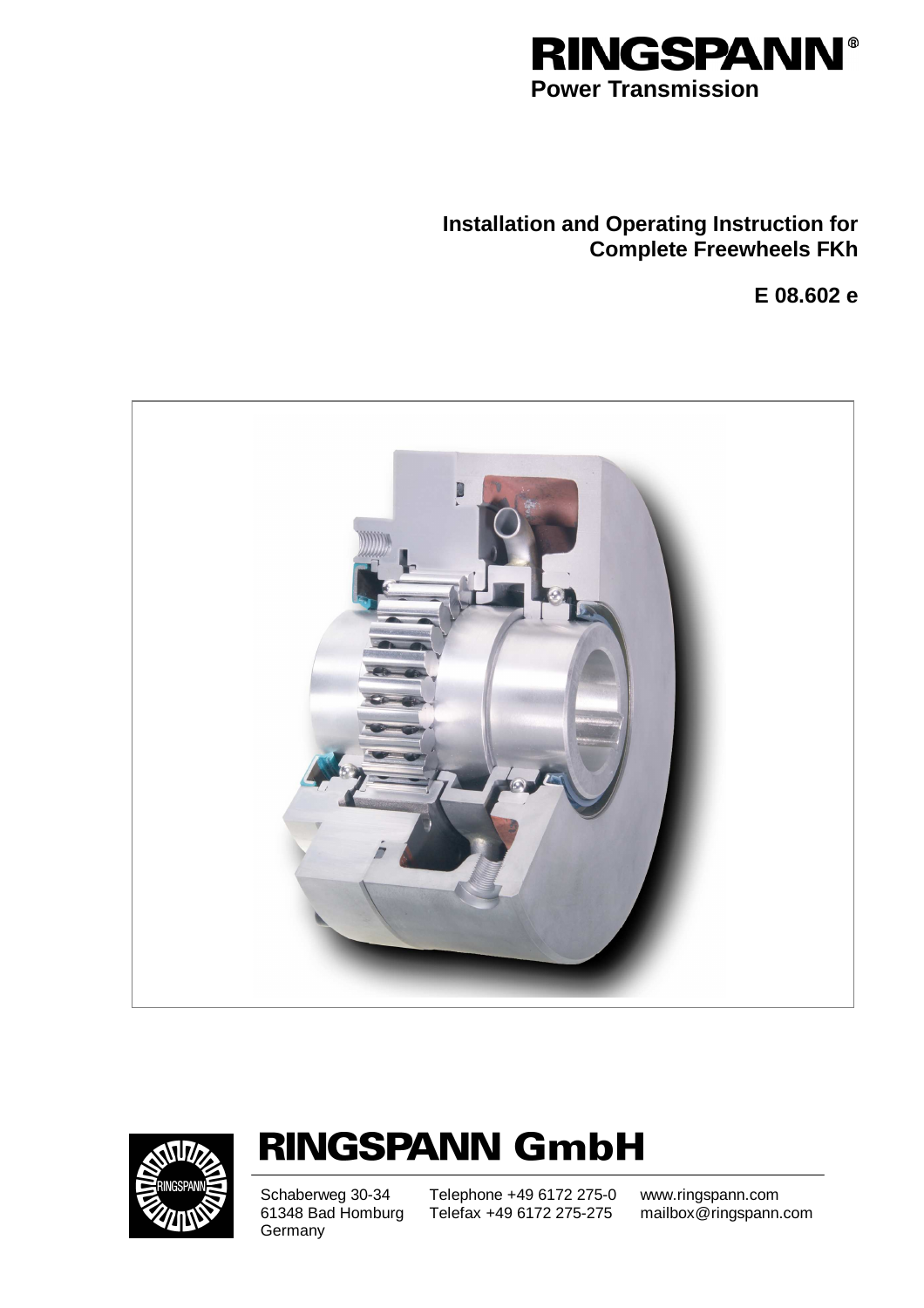#### **Important**

Please read these instructions carefully before installing and operating the product. Your particular attention is drawn to the notes on safety.

These installation and operating instructions are valid on condition that the product meets the selection criteria for its proper use. Selection and design of the product is not the subject of these installation and operating instructions.

Disregarding or misinterpreting these installation and operating instructions invalidates any product liability or warranty by RINGSPANN; the same applies if the product is taken apart or changed.

These installation and operating instructions should be kept in a safe place and should accompany the product if it is passed on to others – either on its own or as part of a machine – to make it accessible to the user.

#### **Safety Notice**

- Installation and operation of this product should only be carried out by skilled personnel.
- Repairs may only be carried out by the manufacturer or accredited RINGSPANN agents.
- If a malfunction is indicated, the product or the machine into which it is installed, should be stopped immediately and either RINGSPANN or an accredited RINGSPANN agent should be informed.
- Switch off the power supply before commencing work on electrical components.
- Rotating machine elements must be protected by the purchaser to prevent accidental contact.
- Supplies abroad are subject to the safety laws prevailing in those countries.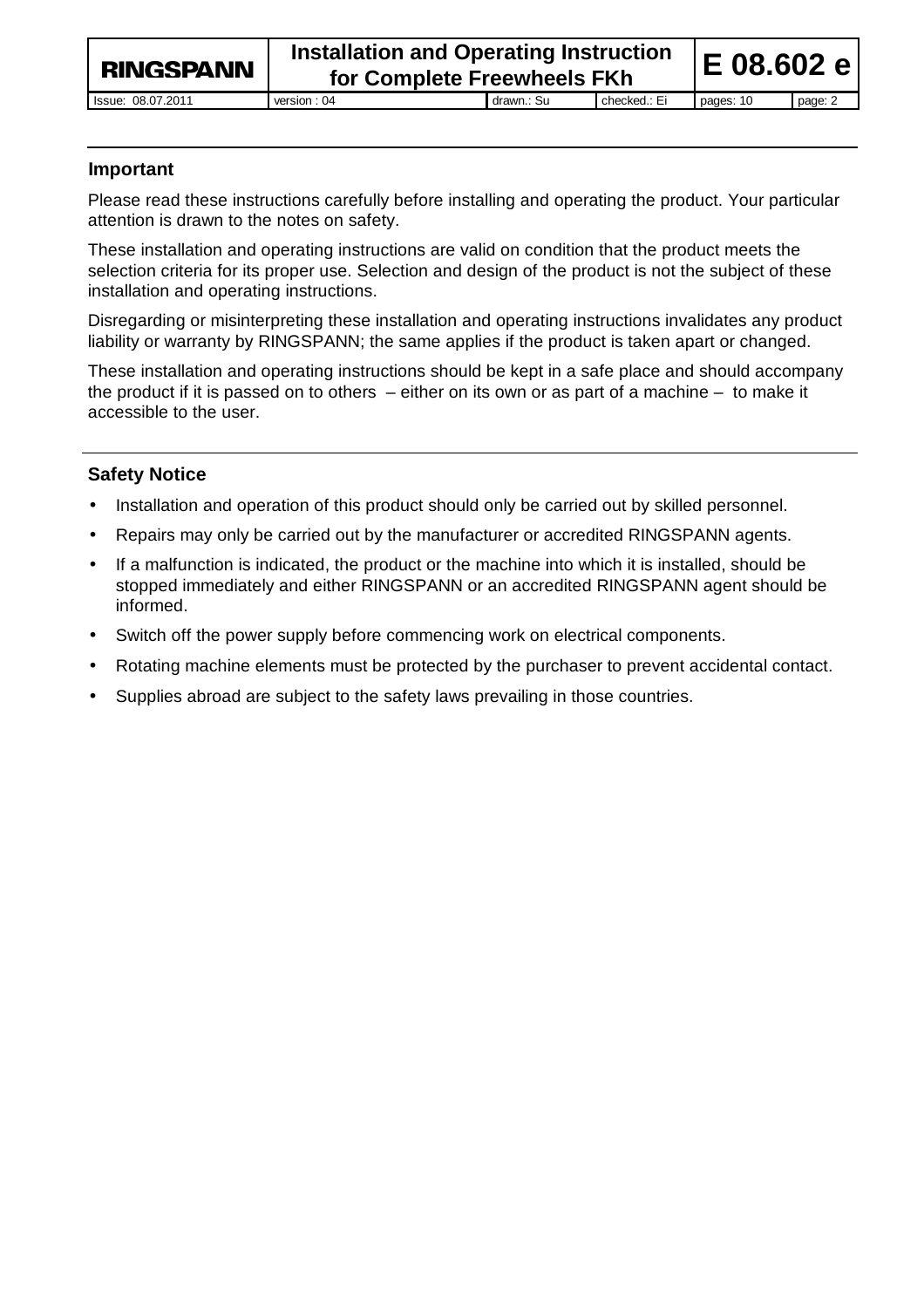**1. General introduction** 

Complete Freewheels FKh are machine elements with particular characteristics:

- In one direction of rotation there is no contact between the inner and outer ring; the freewheel is in freewheeling operation.
- In the other direction of rotation there is contact between the inner and outer ring; in this direction it is possible to transmit high torque.

Complete Freewheels Fkh are used as:

**Overrunning Clutches** 



#### **Caution!**

As Freewheels can be used as safety components, it is important to observe these installation and operating instructions carefully.

#### **2. Applications of Freewheels**

Application as Overrunning Clutch

The overrunning clutch engages machines or machine parts and automatically interrupts their contact as soon as the driven part of the overrunning clutch is turned faster than the driving part. In many cases, this can replace a more expensive externally actuated clutch.

With overrunning clutches the engagement take place in the driving operation (torque transmission), while in freewheeling operation the torque transmission between the inner and outer ring is interrupted. In driving operation the speeds of the inner and outer ring are equal, while in freewheeling operation they are different.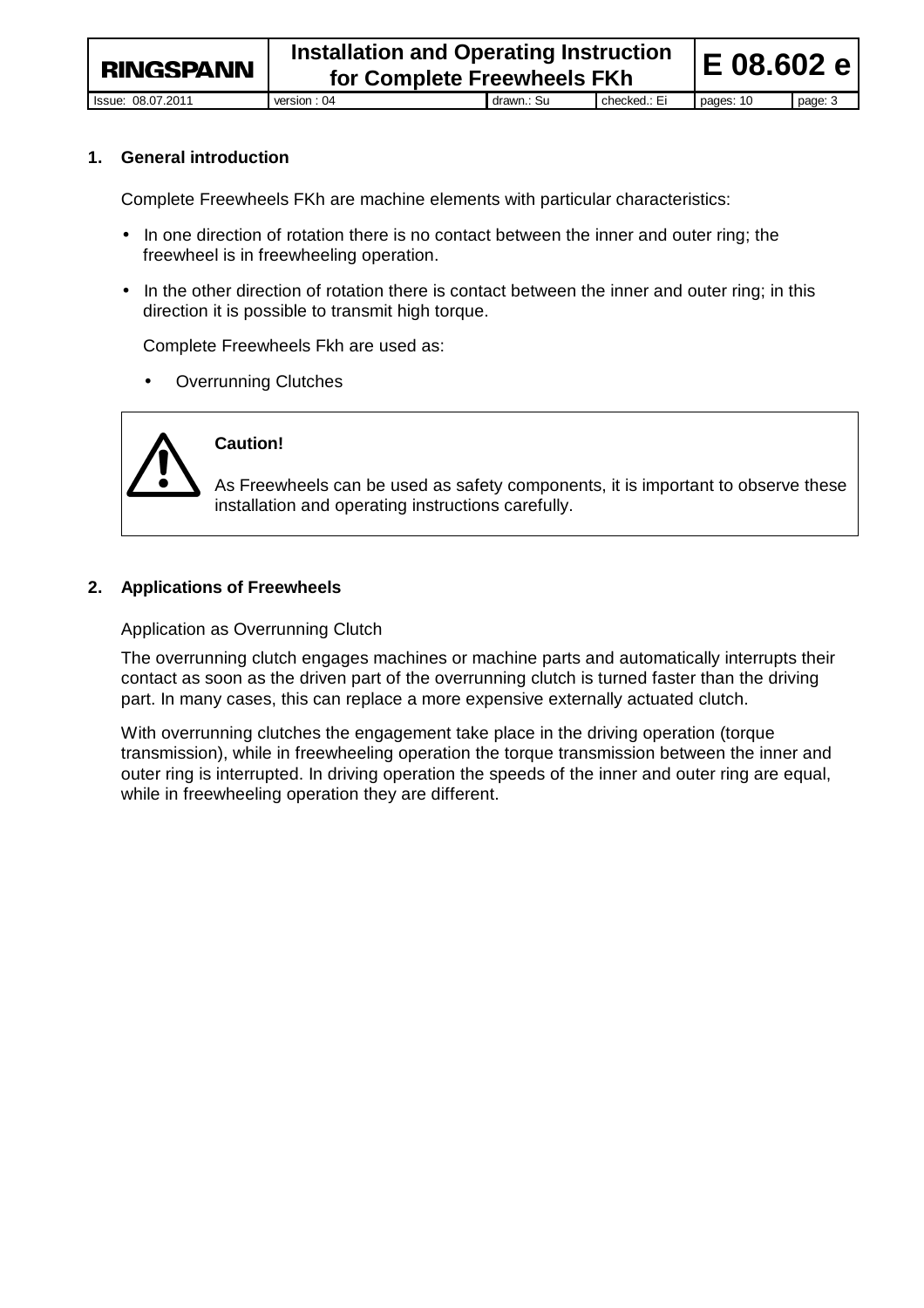| <b>RINGSPANN</b>  | <b>Installation and Operating Instruction</b><br>for Complete Freewheels FKh |            |              | <b>IE 08.602 el</b> |         |
|-------------------|------------------------------------------------------------------------------|------------|--------------|---------------------|---------|
| Issue: 08.07.2011 | version : 04                                                                 | drawn.: Su | checked.: Ei | pages: 10           | page: 4 |

#### **3. Design**



Fig. [1]

Complete Freewheels FKh are designed as shown in Fig. [1]. The essential functional components are the inner ring (1), the sprags (2), the outer ring (3), the oil chamber (4) the pitot tube (5), the bearings (6), the seals (7) and the lubricant.

#### **4. Types**

Complete Freewheels FKh are is designed for extended service life using sprag lift-off at high speed rotating outer ring.

Hydrodynamic sprag lift-off is the ideal solution for overrunning clutches at high speeds, not only in the freewheeling operation, but also in the driving operation, as can occur, for example, in multimotor drives. In the case of the hydrodynamic sprag lift-off, the lifting force is generated by an oil flow. The relative speed between the inner and outer rings is decisive fot the lifting-off function. In this case, the driving speed can be just as high as the freewheeling speed.

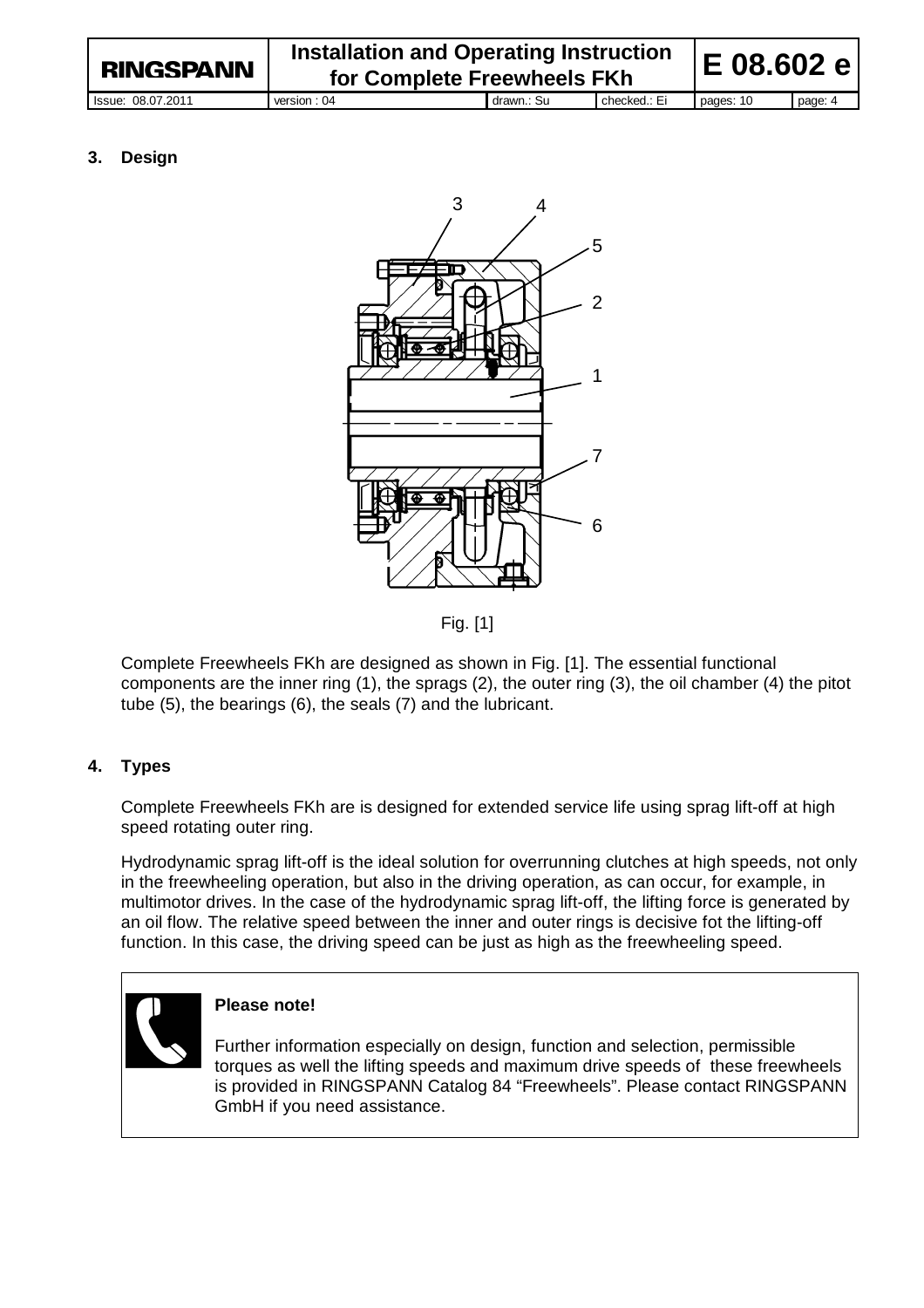#### **5. General instruction**



#### **Caution!**

Reliable torque transmission between the freewheel is guaranteed only if the maximum permissible speed in driving operation of the freewheel is not exceeded.

**Operation at speeds in excess of the speeds permitted for the different operating modes can result in damage and overheating of the freewheel!**



### **Caution!**

The maximum permissible freewheel torque must not be exceeded due to torque peaks in specific applications.

The maximum freewheel torque should be calculated according to RINGSPANN Catalog 84. Please consult with RINGSPANN if you need assistance.

**Freewheel damage resulting by excessive torque peaks impair component function and can result in excessive overheating of the freewheel!** 



#### **Caution!**

If the system is exposed to axial and/or radial loads, the roller bearings in the freewheel should be checked with reference to the rules for calculation provided by the bearing manufacturer. It is essential to ensure that bearings will not be damaged.

**Bearing damage can result in overheating and the impairment of freewheel function!** 



### **Caution!**

Torsion vibrations (amplitudes and frequencies which result in engagement and release of the freewheel in rapid succession) must be avoided.

**Torsion vibrations can result in overheating and the impairment of freewheel function!**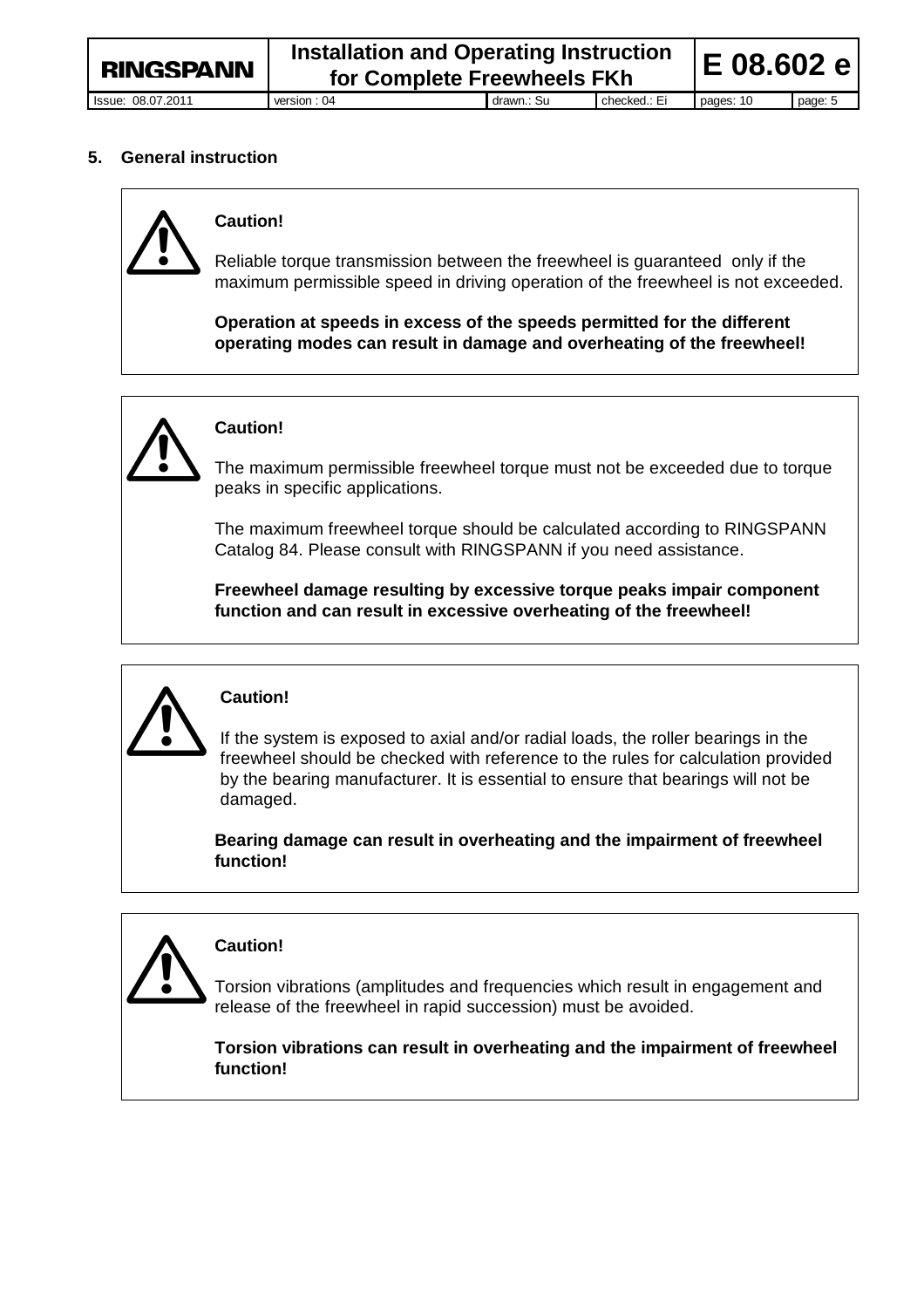

#### **Caution!**

Seals must be correctly installed during the entire service life of the freewheel and must not be excessively worn.

Seals should be replaced as needed.

**Seal damage can result in overheating and the impairment of freewheel function!**

#### **6. Condition at delivery**

The freewheels are delivered oil-filled and ready for installation. They are packed in anticorrosion paper.

#### **7. Technical requirements for safe operation**

The bore in the inner ring normally has a tolerance of ISO H7. The correct shaft tolerance is then ISO h6 or j6.

The key must have back play and may have only minimal width oversize, as otherwise the inner ring may be deformed.

The tolerance for the pilot diameter of the attachment part must be ISO H7 or J7.

#### **8. Installation**

The direction of machine or system rotation must be determined prior to freewheel installation.

Mark this direction with an arrow on the shaft to which the inner ring of the freewheel is to be mounted.

Ensure that the freewheeling direction of the freewheel matches the direction marked on the shaft.

Apply only uniformly distributed pressure (without heating) to the front face of the inner ring when mounting the freewheel to the shaft.

Secure the axial position of the freewheel inner ring on the shaft.

If the freewheel is mounted with its outer ring on the centering device of the customer, this operation must be performed by applying uniform pressure to the front face of the outer ring around the entire circumference.



#### **Caution!**

The freewheel may not be driven onto the shaft by applying hammer blows, as the built-in roller bearings may be damaged in the process!

For the fastening screws a material quality of 8.8 is sufficient. Tightening torques are to be selected in accordance with VDI 2230 on the basis of the existing friction values in a given case.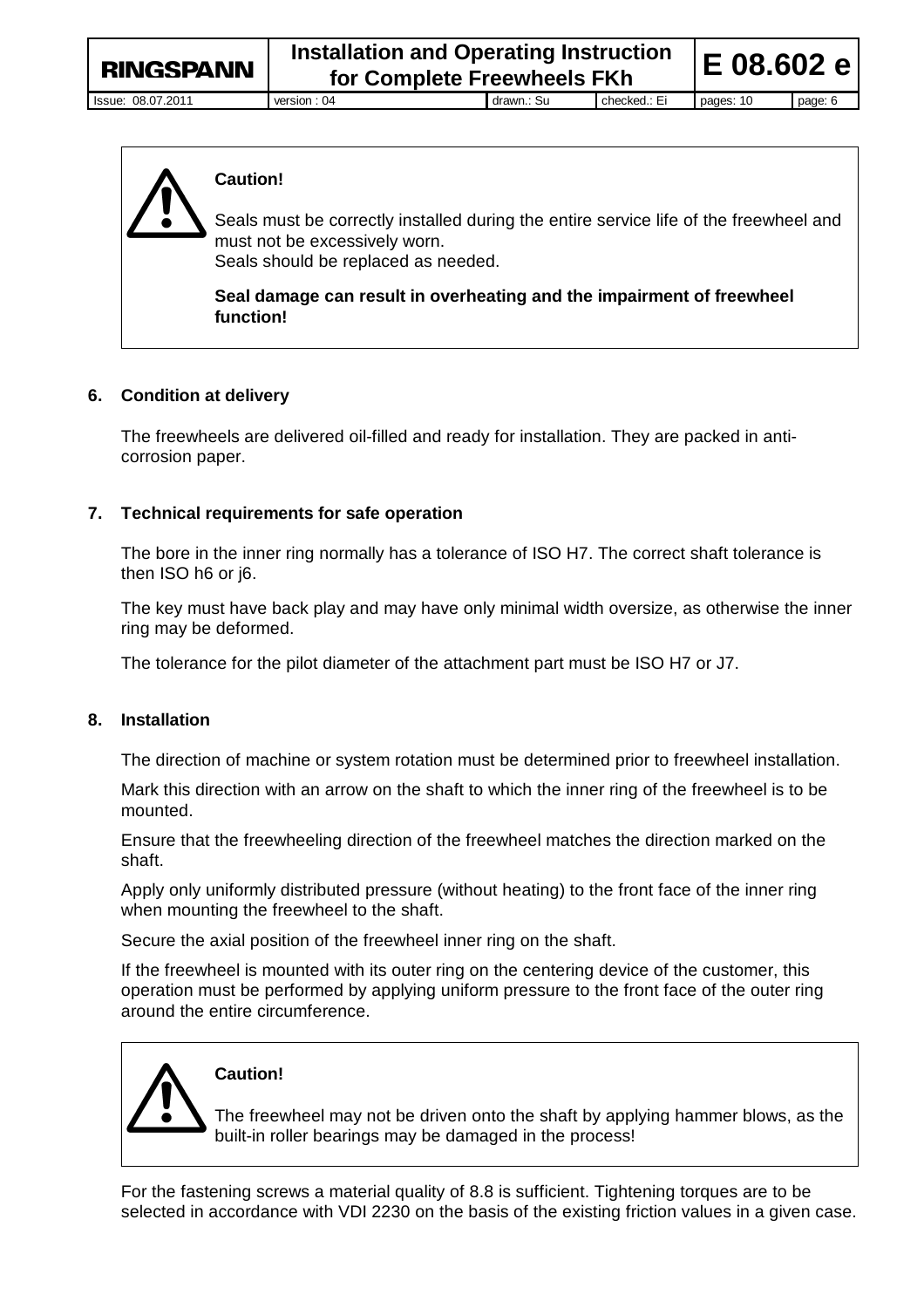

#### **Caution!**

Screws with material grade 12.9 should not be used because of their low breaking elongation.

#### **9. Inspection prior to commissioning**

The oil level must be checked prior to initial operation of the freewheel. (see Fig. [2])



Fig. [2]

Three oil bores on the circumference of the freewheel are provided for this purpose.

- Turn the outer ring of the freewheel until the two opposite oil bores are positioned vertically, one above the other. This aligns three oil bores along the middle of the shaft.
- Remove the screws and gaskets from the side and upper oil bores
- Pour oil into one of the oil bores until its runs out of the opposite bore. See the oil selection table in Section 11 "Lubricants" for the appropriate grade of oil.
- Close the two oil bores with the gaskets and screws.
- Turn the freewheel-outer ring against to the freewheel-inner ring by hand in the freewheeling direction (freewheeling operation). If the freewheel turns roughly, apply a light hammer blow to the outer ring while turning the freewheel by hand in the freewheeling direction.

### **Caution!**

A certain degree of friction is caused by the seals. This is reduced after a short operating time.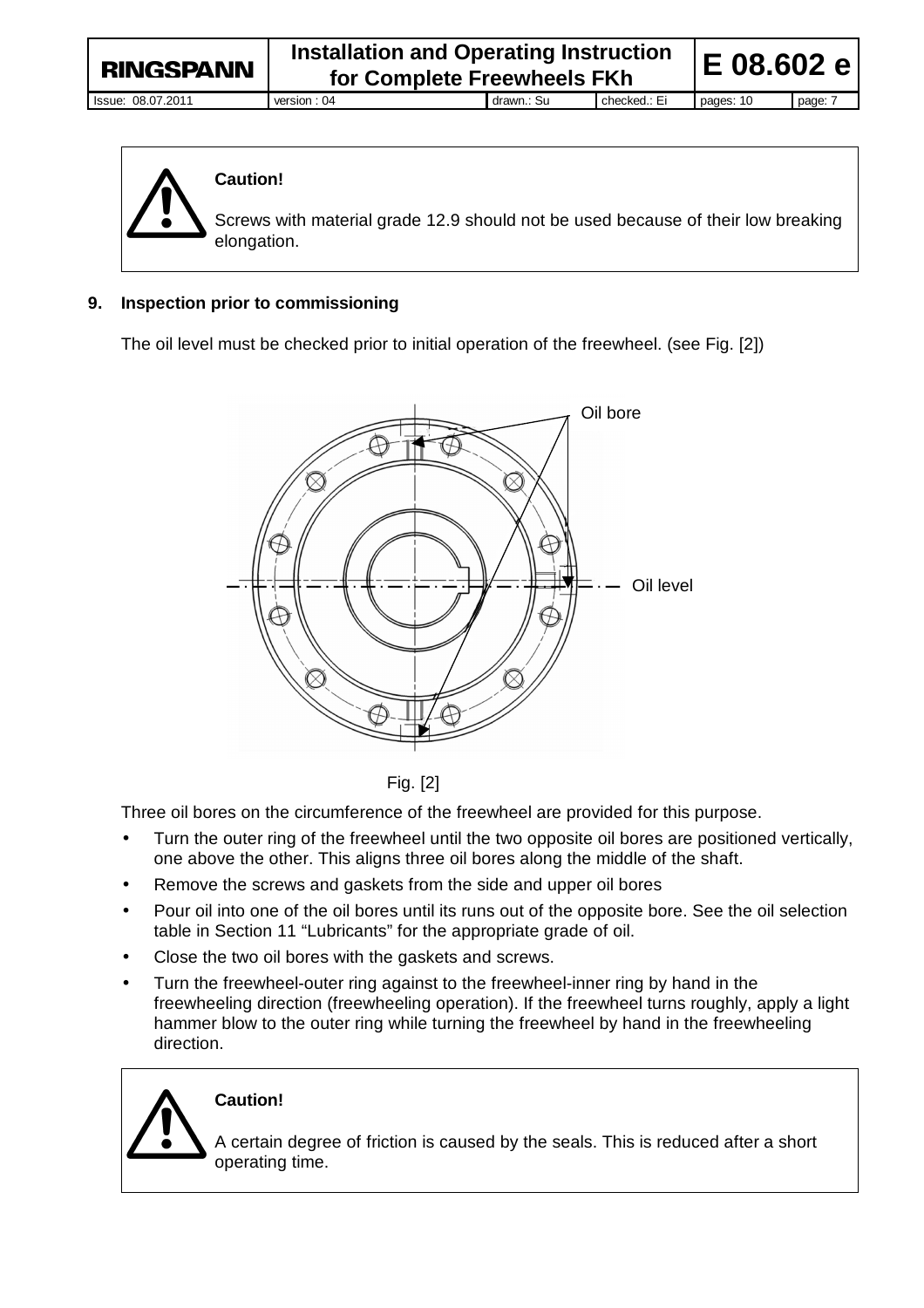#### **10. Maintenance**



#### **Caution!**

The first oil change must be performed after 20 hours of operation!

During the first oil change, all particles accumulated during the "running in" procedure should be removed from the freewheel. That is why this oil change is required to ensure the service life of the freewheel.

Subsequent oil changes must be performed after every 2,000 operating hours, at a minimum



#### **Information!**

If oil is changed at longer intervals, we recommend using the synthetic lubricant MOBIL SHC 626.

If this lubricant is used, it must be changed after every 4,000 operating hours.

When the speed difference between the inner and outer ring will be less than 100 min<sup>-1</sup> longer oil change intervals are allowed after consultation.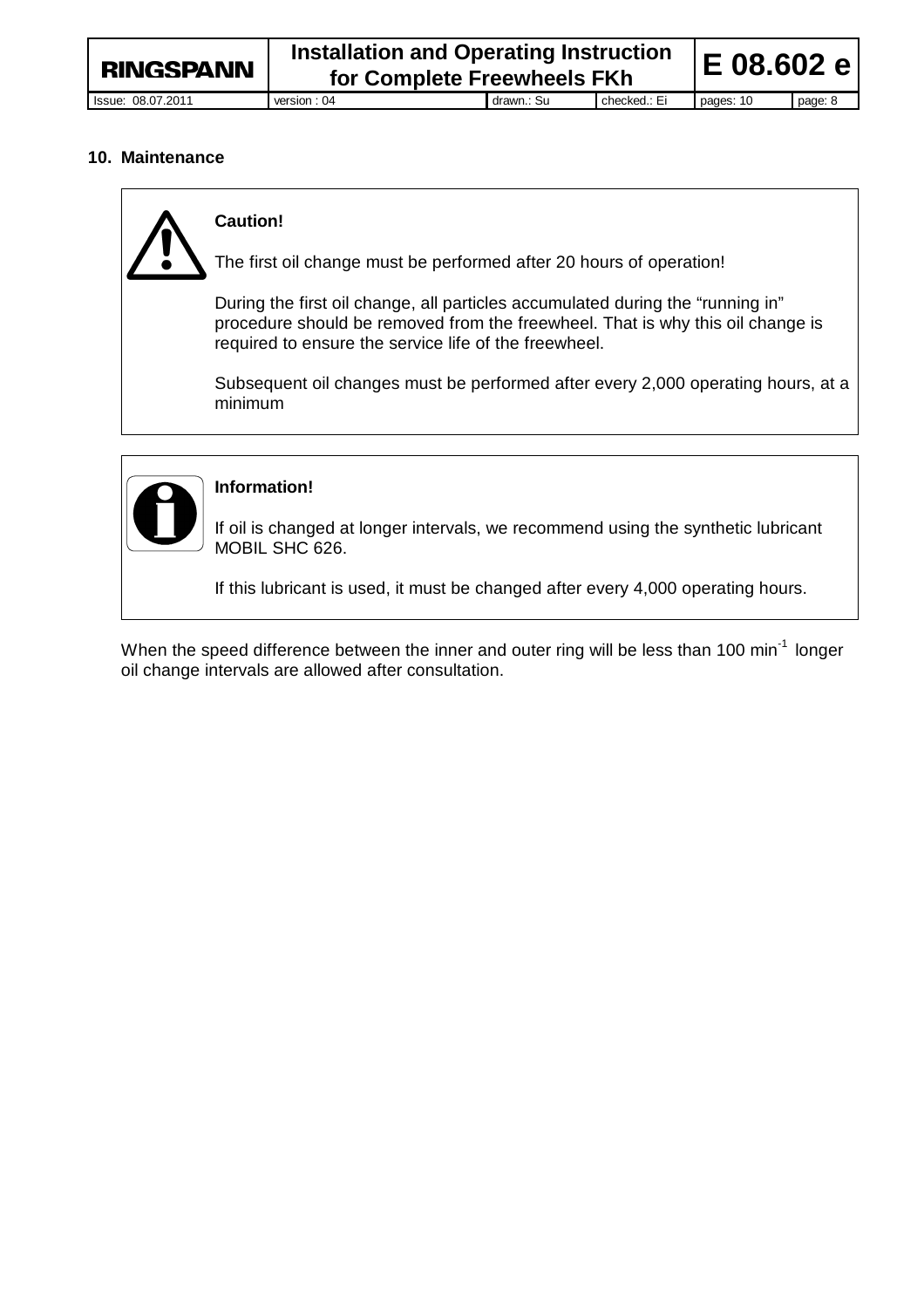#### Oil change procedure:





- Turn the freewheel until the two of the three oil bores are positioned one above the other (see Fig. [3]).
- Remove the screws and gaskets from all three oil bores.
- Collect and dispose of the old oil in accordance with applicable regulations.
- Clean the freewheel with cleaning oil and dispose of the cleaning oil in accordance with applicable regulations.
- Close the lower oil bore with a gasket and screw.
- Pour oil into one of the oil bores until its runs out of the opposite bore. See the oil selection table in Section 11 "Lubricants" for the appropriate grade of oil.
- Close the two oil bores with the gaskets and screws.



#### **Caution!**

If seal problems occur (leakage) during operation, the machine or system must be shut down immediately. Determine the cause of the leak and replace the freewheel if necessary!